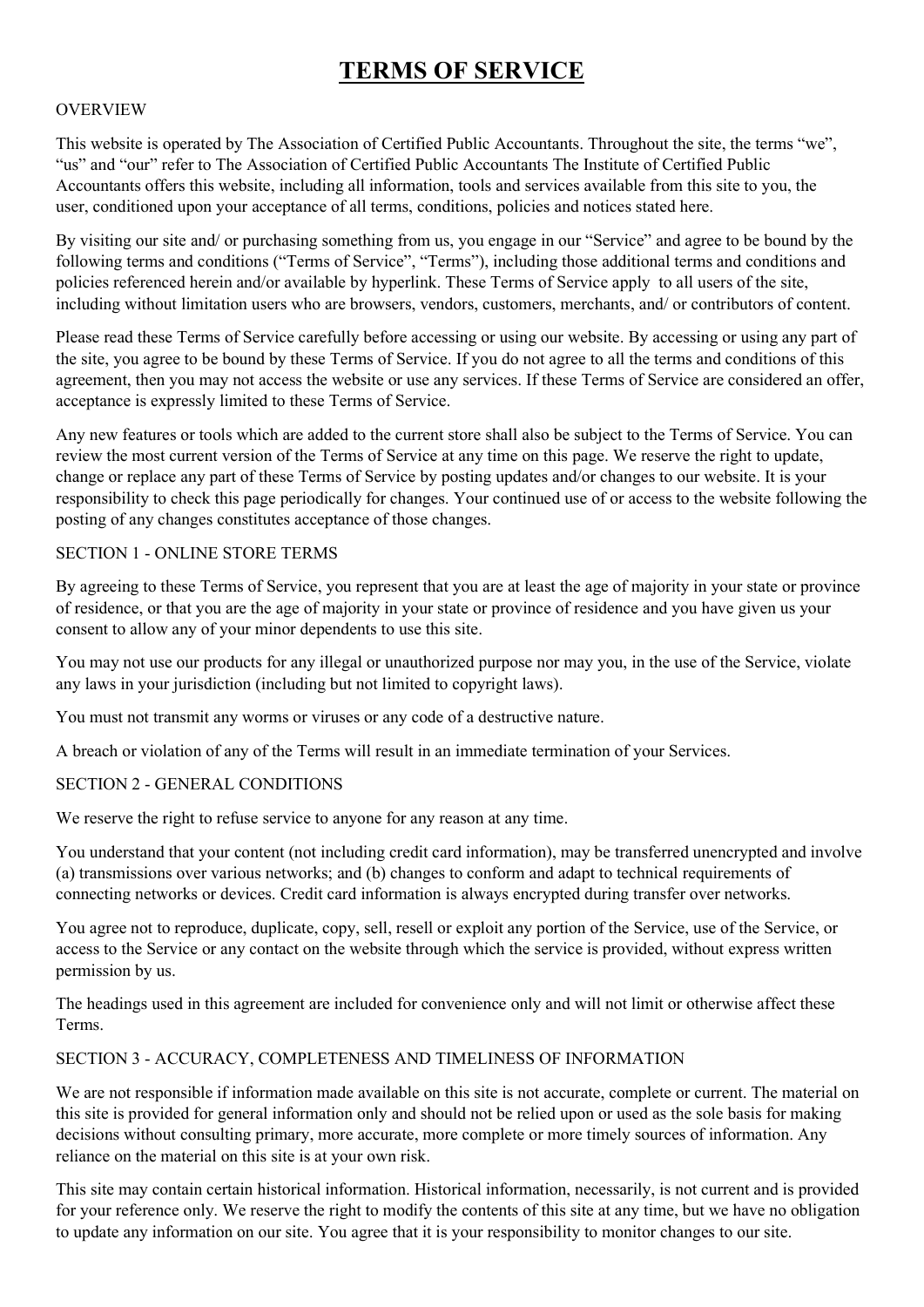#### SECTION 4 - MODIFICATIONS TO THE SERVICE AND PRICES

Prices for our products are subject to change without notice.

We reserve the right at any time to modify or discontinue the Service (or any part or content thereof) without notice at any time.

We shall not be liable to you or to any third-party for any modification, price change, suspension or discontinuance of the Service.

# SECTION 5 - PRODUCTS OR SERVICES

Certain products or services may be available exclusively online through the website. These products or services may have limited quantities and are subject to return or exchange only according to our Return Policy.

We have made every effort to display as accurately as possible the colors and images of our products that appear at the store. We cannot guarantee that your computer monitor's display of any color will be accurate.

We reserve the right, but are not obligated, to limit the sales of our products or Services to any person, geographic region or jurisdiction. We may exercise this right on a case-by-case basis. We reserve the right to limit the quantities of any products or services that we offer. All descriptions of products or product pricing are subject to change at anytime without notice, at the sole discretion of us. We reserve the right to discontinue any product at any time. Any offer for any product or service made on this site is void where prohibited.

We do not warrant that the quality of any products, services, information, or other material purchased or obtained by you will meet your expectations, or that any errors in the Service will be corrected.

# SECTION 6 - ACCURACY OF BILLING AND ACCOUNT INFORMATION

We reserve the right to refuse any order you place with us. We may, in our sole discretion, limit or cancel quantities purchased per person, per household or per order. These restrictions may include orders placed by or under the same customer account, the same credit card, and/or orders that use the same billing and/or shipping address. In the event that we make a change to or cancel an order, we may attempt to notify you by contacting the e-mail and/or billing address/phone number provided at the time the order was made. We reserve the right to limit or prohibit orders that, in our sole judgment, appear to be placed by dealers, resellers or distributors.

You agree to provide current, complete and accurate purchase and account information for all purchases made at our store. You agree to promptly update your account and other information, including your email address and credit card numbers and expiration dates, so that we can complete your transactions and contact you as needed.

For more detail, please review our Returns Policy.

# SECTION 7 - OPTIONAL TOOLS

We may provide you with access to third-party tools over which we neither monitor nor have any control nor input.

You acknowledge and agree that we provide access to such tools "as is" and "as available" without any warranties, representations or conditions of any kind and without any endorsement. We shall have no liability whatsoever arising from or relating to your use of optional third-party tools.

Any use by you of optional tools offered through the site is entirely at your own risk and discretion and you should ensure that you are familiar with and approve of the terms on which tools are provided by the relevant third-party provider(s).

We may also, in the future, offer new services and/or features through the website (including, the release of new tools and resources). Such new features and/or services shall also be subject to these Terms of Service.

# SECTION 8 - THIRD-PARTY LINKS

Certain content, products and services available via our Service may include materials from third-parties.

Third-party links on this site may direct you to third-party websites that are not affiliated with us. We are not responsible for examining or evaluating the content or accuracy and we do not warrant and will not have any liability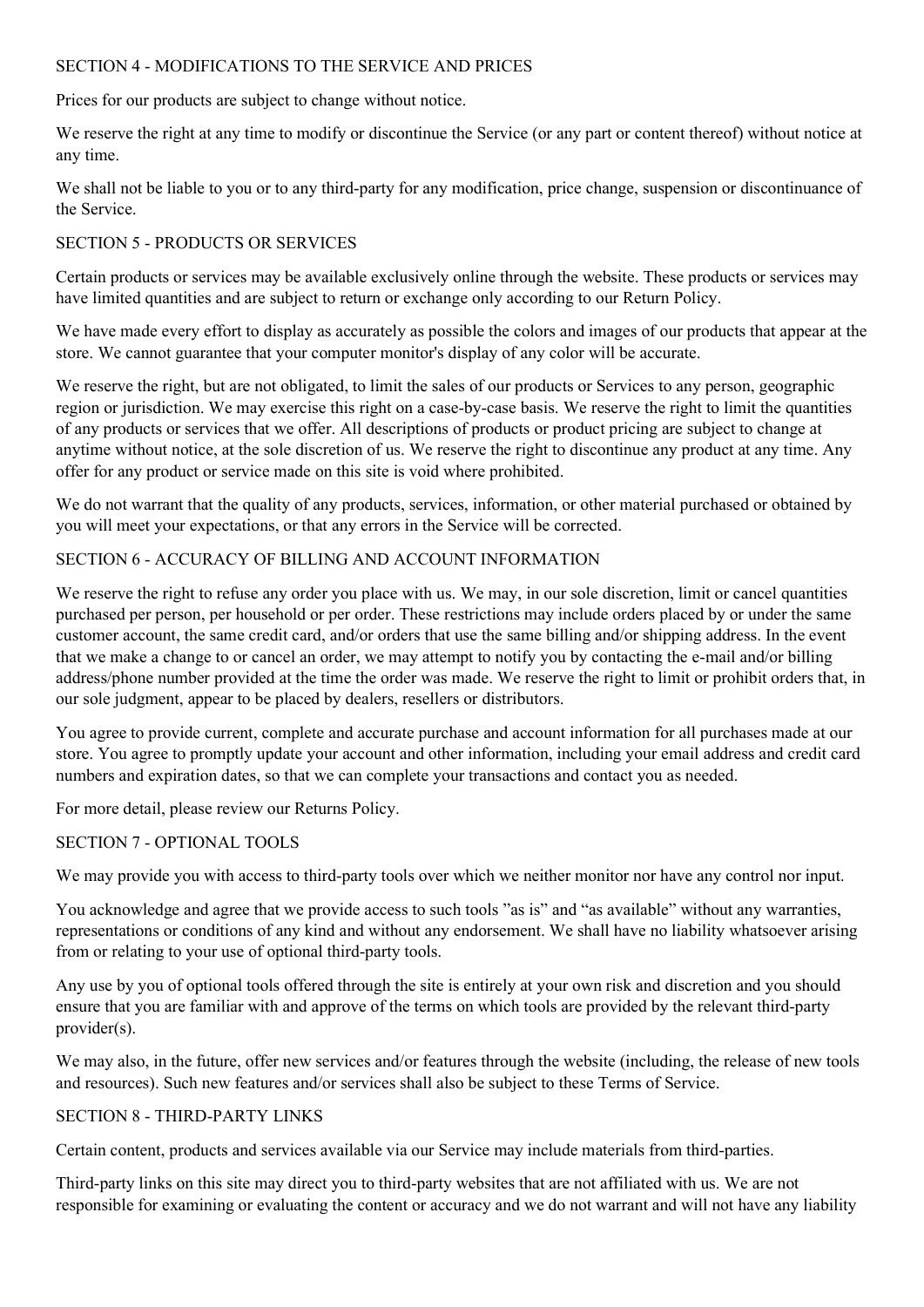or responsibility for any third-party materials or websites, or for any other materials, products, or services of thirdparties.

We are not liable for any harm or damages related to the purchase or use of goods, services, resources, content, or any other transactions made in connection with any third-party websites. Please review carefully the third-party's policies and practices and make sure you understand them before you engage in any transaction. Complaints, claims, concerns, or questions regarding third-party products should be directed to the third-party.

## SECTION 9 - USER COMMENTS, FEEDBACK AND OTHER SUBMISSIONS

If, at our request, you send certain specific submissions (for example contest entries) or without a request from us you send creative ideas, suggestions, proposals, plans, or other materials, whether online, by email, by postal mail, or otherwise (collectively, 'comments'), you agree that we may, at any time, without restriction, edit, copy, publish, distribute, translate and otherwise use in any medium any comments that you forward to us. We are and shall be under no obligation (1) to maintain any comments in confidence; (2) to pay compensation for any comments; or (3) to respond to any comments.

We may, but have no obligation to, monitor, edit or remove content that we determine in our sole discretion are unlawful, offensive, threatening, libelous, defamatory, pornographic, obscene or otherwise objectionable or violates any party's intellectual property or these Terms of Service.

You agree that your comments will not violate any right of any third-party, including copyright, trademark, privacy, personality or other personal or proprietary right. You further agree that your comments will not contain libelous or otherwise unlawful, abusive or obscene material, or contain any computer virus or other malware that could in any way affect the operation of the Service or any related website. You may not use a false e-mail address, pretend to be someone other than yourself, or otherwise mislead us or third-parties as to the origin of any comments. You are solely responsible for any comments you make and their accuracy. We take no responsibility and assume no liability for any comments posted by you or any third-party.

## SECTION 10 - PERSONAL INFORMATION

Your submission of personal information through the store is governed by our Privacy Policy.

## SECTION 11 - ERRORS, INACCURACIES AND OMISSIONS

Occasionally there may be information on our site or in the Service that contains typographical errors, inaccuracies or omissions that may relate to product descriptions, pricing, promotions, offers, product shipping charges, transit times and availability. We reserve the right to correct any errors, inaccuracies or omissions, and to change or update information or cancel orders if any information in the Service or on any related website is inaccurate at any time without prior notice (including after you have submitted your order).

We undertake no obligation to update, amend or clarify information in the Service or on any related website, including without limitation, pricing information, except as required by law. No specified update or refresh date applied in the Service or on any related website, should be taken to indicate that all information in the Service or on any related website has been modified or updated.

## SECTION 12 - PROHIBITED USES

In addition to other prohibitions as set forth in the Terms of Service, you are prohibited from using the site or its content: (a) for any unlawful purpose; (b) to solicit others to perform or participate in any unlawful acts; (c) to violate any international, federal, provincial or state regulations, rules, laws, or local ordinances; (d) to infringe upon or violate our intellectual property rights or the intellectual property rights of others; (e) to harass, abuse, insult, harm, defame, slander, disparage, intimidate, or discriminate based on gender, sexual orientation, religion, ethnicity, race, age, national origin, or disability; (f) to submit false or misleading information; (g) to upload or transmit viruses or any other type of malicious code that will or may be used in any way that will affect the functionality or operation of the Service or of any related website, other websites, or the Internet; (h) to collect or track the personal information of others; (i) to spam, phish, pharm, pretext, spider, crawl, or scrape; (i) for any obscene or immoral purpose; or  $(k)$  to interfere with or circumvent the security features of the Service or any related website, other websites, or the Internet. We reserve the right to terminate your use of the Service or any related website for violating any of the prohibited uses.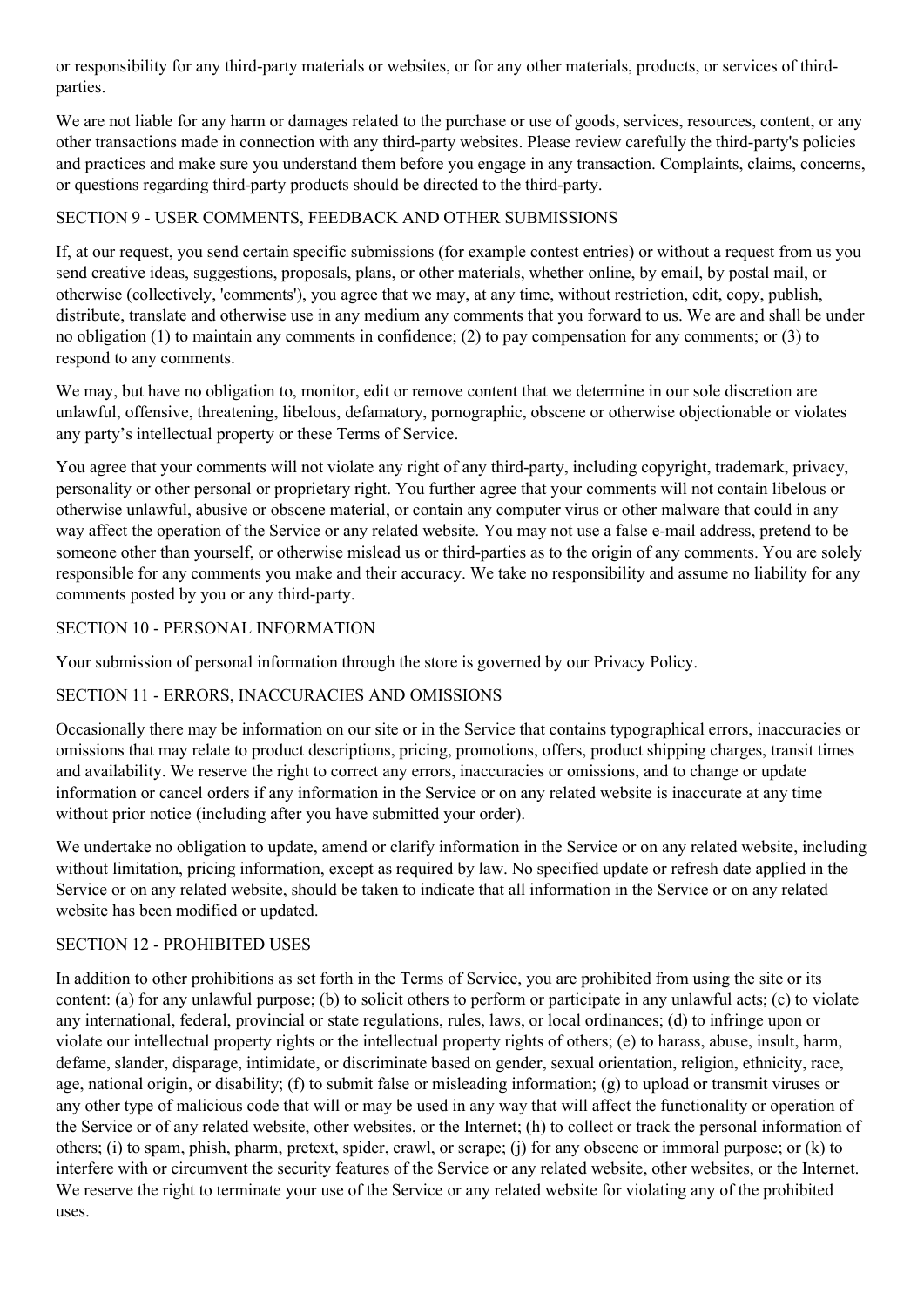## SECTION 13 - DISCLAIMER OF WARRANTIES; LIMITATION OF LIABILITY

We do not guarantee, represent or warrant that your use of our service will be uninterrupted, timely, secure or errorfree.

We do not warrant that the results that may be obtained from the use of the service will be accurate or reliable.

You agree that from time to time we may remove the service for indefinite periods of time or cancel the service at any time, without notice to you.

You expressly agree that your use of, or inability to use, the service is at your sole risk. The service and all products and services delivered to you through the service are (except as expressly stated by us) provided 'as is' and 'as available' for your use, without any representation, warranties or conditions of any kind, either express or implied, including all implied warranties or conditions of merchantability, merchantable quality, fitness for a particular purpose, durability, title, and non-infringement.

In no case shall The Association of Certified Public Accountants, our directors, officers, employees, affiliates, agents, contractors, interns, suppliers, service providers or licensors be liable for any injury, loss, claim, or any direct, indirect, incidental, punitive, special, or consequential damages of any kind, including, without limitation lost profits, lost revenue, lost savings, loss of data, replacement costs, or any similar damages, whether based in contract, tort (including negligence), strict liability or otherwise, arising from your use of any of the service or any products procured using the service, or for any other claim related in any way to your use of the service or any product, including, but not limited to, any errors or omissions in any content, or any loss or damage of any kind incurred as a result of the use of the service or any content (or product) posted, transmitted, or otherwise made available via the service, even if advised of their possibility. Because some states or jurisdictions do not allow the exclusion or the limitation of liability for consequential or incidental damages, in such states or jurisdictions, our liability shall be limited to the maximum extent permitted by law.

#### SECTION 14 - INDEMNIFICATION

You agree to indemnify, defend and hold harmless The Association of Certified Public Accountants and our parent, subsidiaries, affiliates, partners, officers, directors, agents, contractors, licensors, service providers, subcontractors, suppliers, interns and employees, harmless from any claim or demand, including reasonable attorneys' fees, made by any third-party due to or arising out of your breach of these Terms of Service or the documents they incorporate by reference, or your violation of any law or the rights of a third-party.

## SECTION 15 - SEVERABILITY

In the event that any provision of these Terms of Service is determined to be unlawful, void or unenforceable, such provision shall nonetheless be enforceable to the fullest extent permitted by applicable law, and the unenforceable portion shall be deemed to be severed from these Terms of Service, such determination shall not affect the validity and enforceability of any other remaining provisions.

## SECTION 16 - TERMINATION

The obligations and liabilities of the parties incurred prior to the termination date shall survive the termination of this agreement for all purposes.

These Terms of Service are effective unless and until terminated by either you or us. You may terminate these Terms of Service at any time by notifying us that you no longer wish to use our Services, or when you cease using our site.

If in our sole judgment you fail, or we suspect that you have failed, to comply with any term or provision of these Terms of Service, we also may terminate this agreement at any time without notice and you will remain liable for all amounts due up to and including the date of termination; and/or accordingly may deny you access to our Services (or any part thereof).

## SECTION 17 - ENTIRE AGREEMENT

The failure of us to exercise or enforce any right or provision of these Terms of Service shall not constitute a waiver of such right or provision.

These Terms of Service and any policies or operating rules posted by us on this site or in respect to The Service constitutes the entire agreement and understanding between you and us and govern your use of the Service,